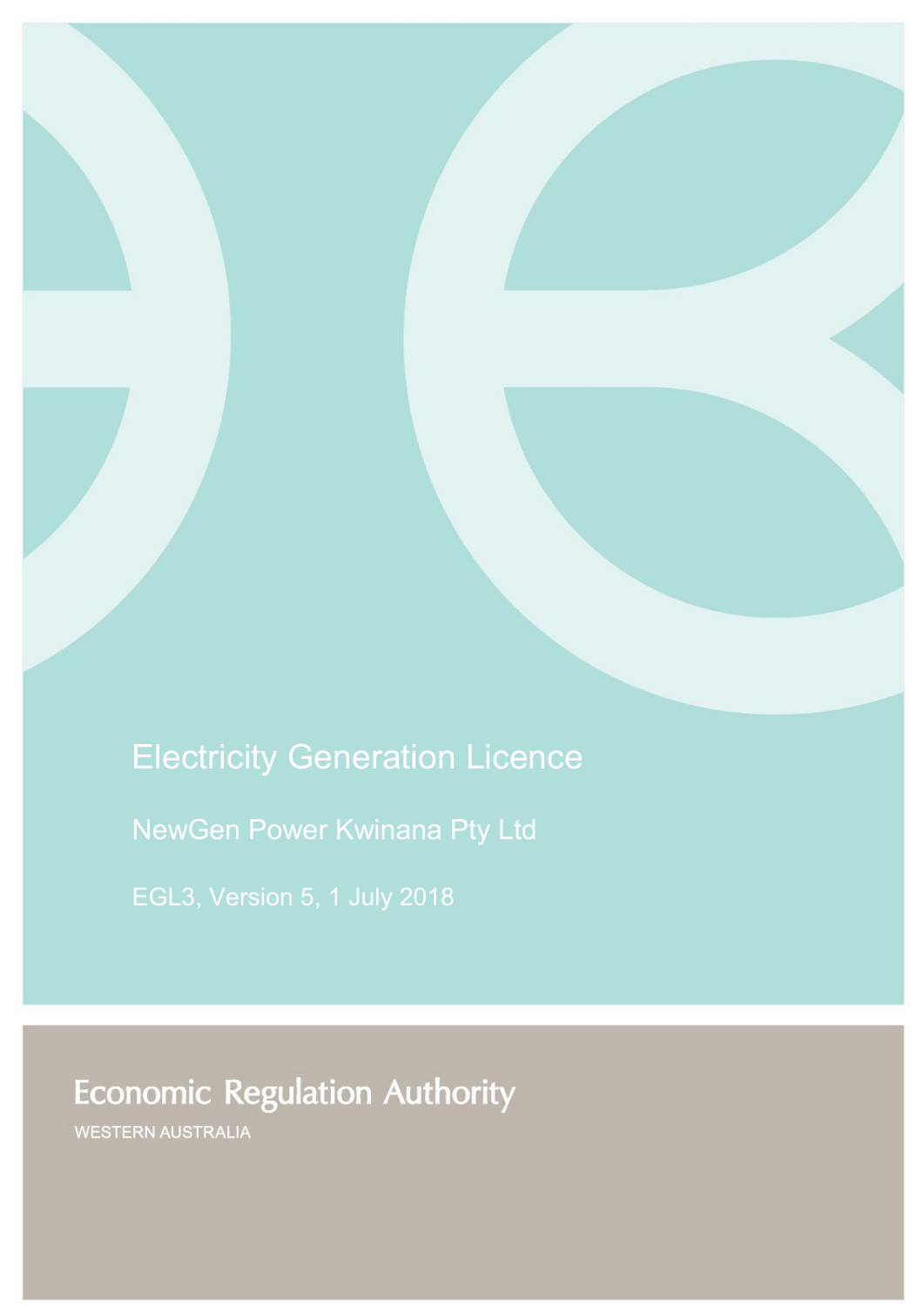### *ELECTRICITY INDUSTRY ACT 2004 (WA)*

| Licensee Name:            | NewGen Power Kwinana Pty Ltd                            |
|---------------------------|---------------------------------------------------------|
|                           | ACN 116 827 546                                         |
| Licence Area:             | The area set out in the plan referred to in clause 2.5. |
| Licence Number:           | EGL <sub>3</sub>                                        |
| <b>Commencement Date:</b> | 22 February 2006                                        |
| <b>Version Number:</b>    | 5                                                       |
| <b>Version Date:</b>      | 1 July 2018                                             |
| <b>Expiry Date:</b>       | 21 February 2036                                        |

Signed by a delegate; member; or the Chair of the Economic Regulation Authority

1 July 2018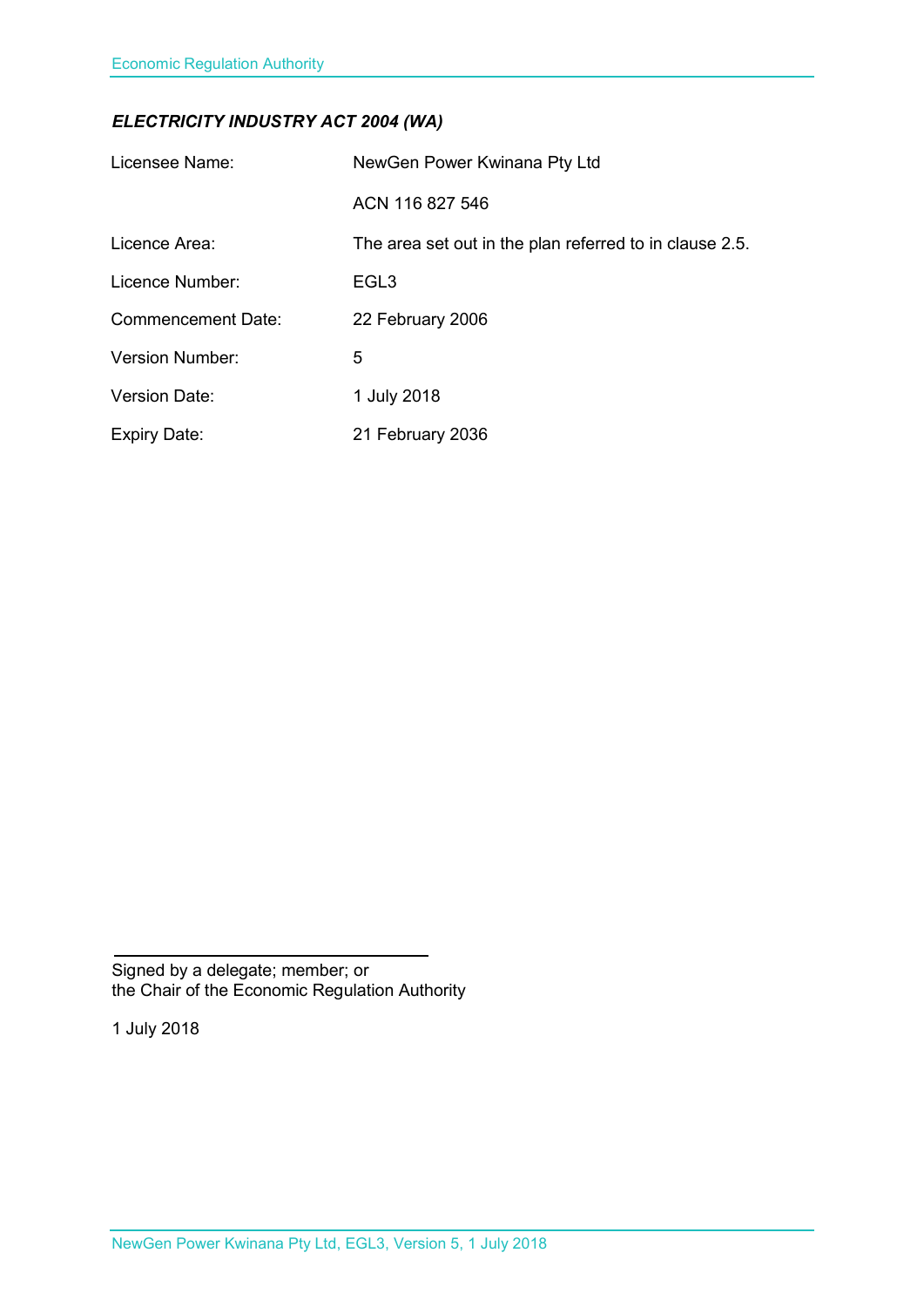### Index

| 1.                                                 |     |  |  |
|----------------------------------------------------|-----|--|--|
|                                                    | 1.1 |  |  |
|                                                    | 1.2 |  |  |
| 2.                                                 |     |  |  |
|                                                    | 2.1 |  |  |
|                                                    | 2.2 |  |  |
|                                                    | 2.3 |  |  |
|                                                    | 2.4 |  |  |
|                                                    | 2.5 |  |  |
| 3.                                                 |     |  |  |
|                                                    | 3.1 |  |  |
|                                                    | 3.2 |  |  |
|                                                    | 3.3 |  |  |
|                                                    | 3.4 |  |  |
|                                                    | 3.5 |  |  |
|                                                    | 3.6 |  |  |
|                                                    | 3.7 |  |  |
|                                                    | 3.8 |  |  |
|                                                    | 3.9 |  |  |
| $\mathbf{4}$ .                                     |     |  |  |
|                                                    | 4.1 |  |  |
|                                                    | 4.2 |  |  |
|                                                    | 4.3 |  |  |
|                                                    | 4.4 |  |  |
|                                                    | 4.5 |  |  |
| 5. AUDITS AND PERFORMANCE REPORTING OBLIGATIONS 10 |     |  |  |
|                                                    | 5.1 |  |  |
|                                                    | 5.2 |  |  |
|                                                    | 5.3 |  |  |
|                                                    |     |  |  |
|                                                    |     |  |  |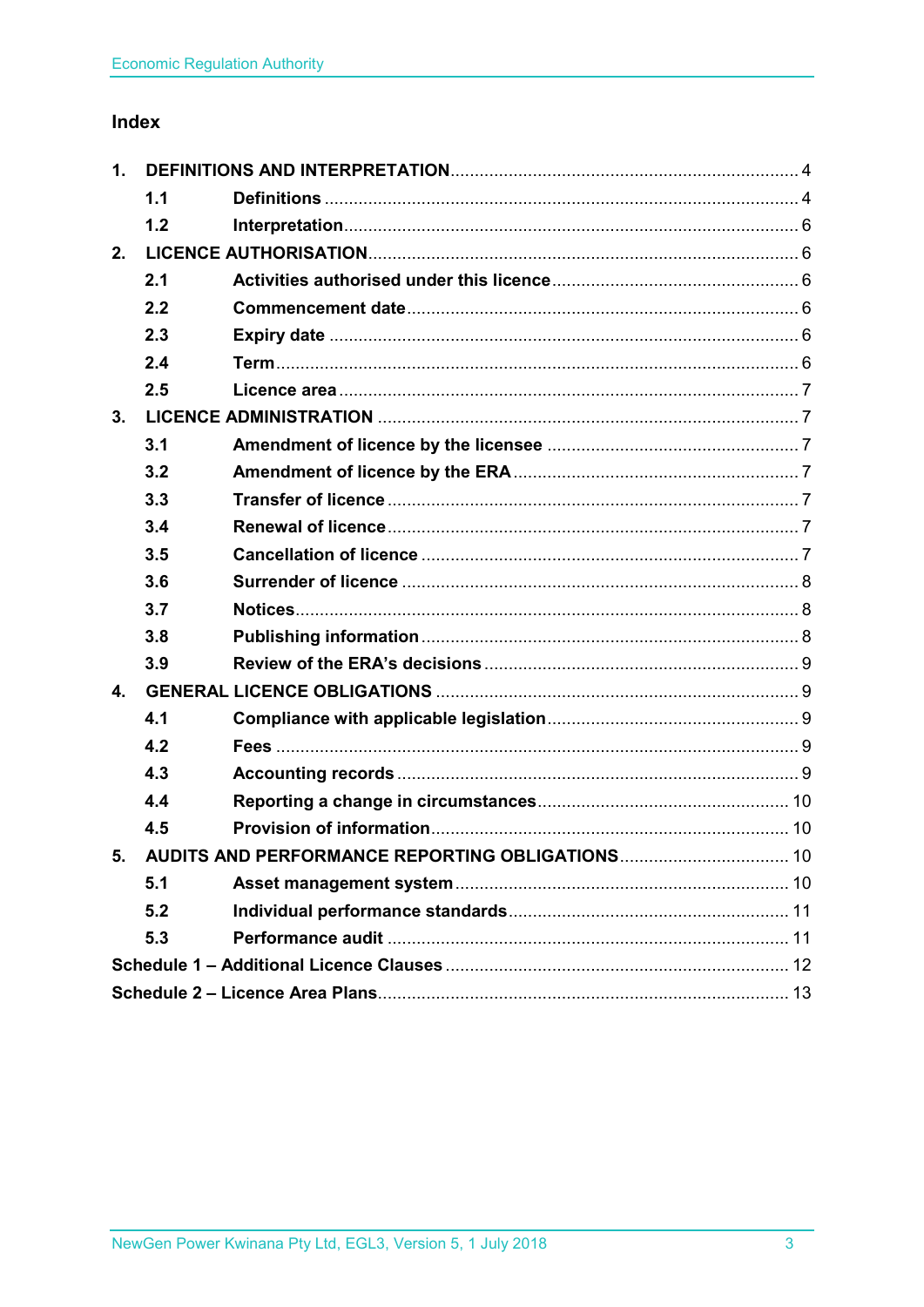#### <span id="page-3-0"></span>**1. DEFINITIONS AND INTERPRETATION**

#### <span id="page-3-1"></span>**1.1 Definitions**

1.1.1 In this *licence*, the following definitions apply unless the context otherwise requires:

*Act* means the *Electricity Industry Act 2004* (WA).

#### *applicable legislation* means:

- (a) the *Act*; and
- (b) the *Regulations* and the *Codes*.

*asset management system* means the measures that are to be taken by the *licensee* for the proper maintenance, expansion or reduction of the *generating works*.

*business day* means a day which is not a Saturday, Sunday or a Public Holiday in Western Australia.

*Code* means:

- (a) Not Used
- (b) Not Used
- (c) the *Electricity Industry (Metering) Code 2012*;
- (d) Not Used

*commencement date* means the date the *licence* was first granted by the *ERA* being the date specified in clause 2.2.

*electricity* has the meaning given to that term in section 3 of the *Act*.

*electronic means* means:

- (a) the internet;
- (b) email, being:
	- (i) in relation to the *ERA*, the *ERA's* email address as notified to the *licensee*; and
	- (ii) in relation to the *licensee*, the email address specified in the licence application or other such email address as notified in writing to the *ERA*; or
	- (iii) any other similar means,

but does not include facsimile or telephone.

*ERA* means the Economic Regulation Authority.

*expiry date* means the date specified in clause 2.3.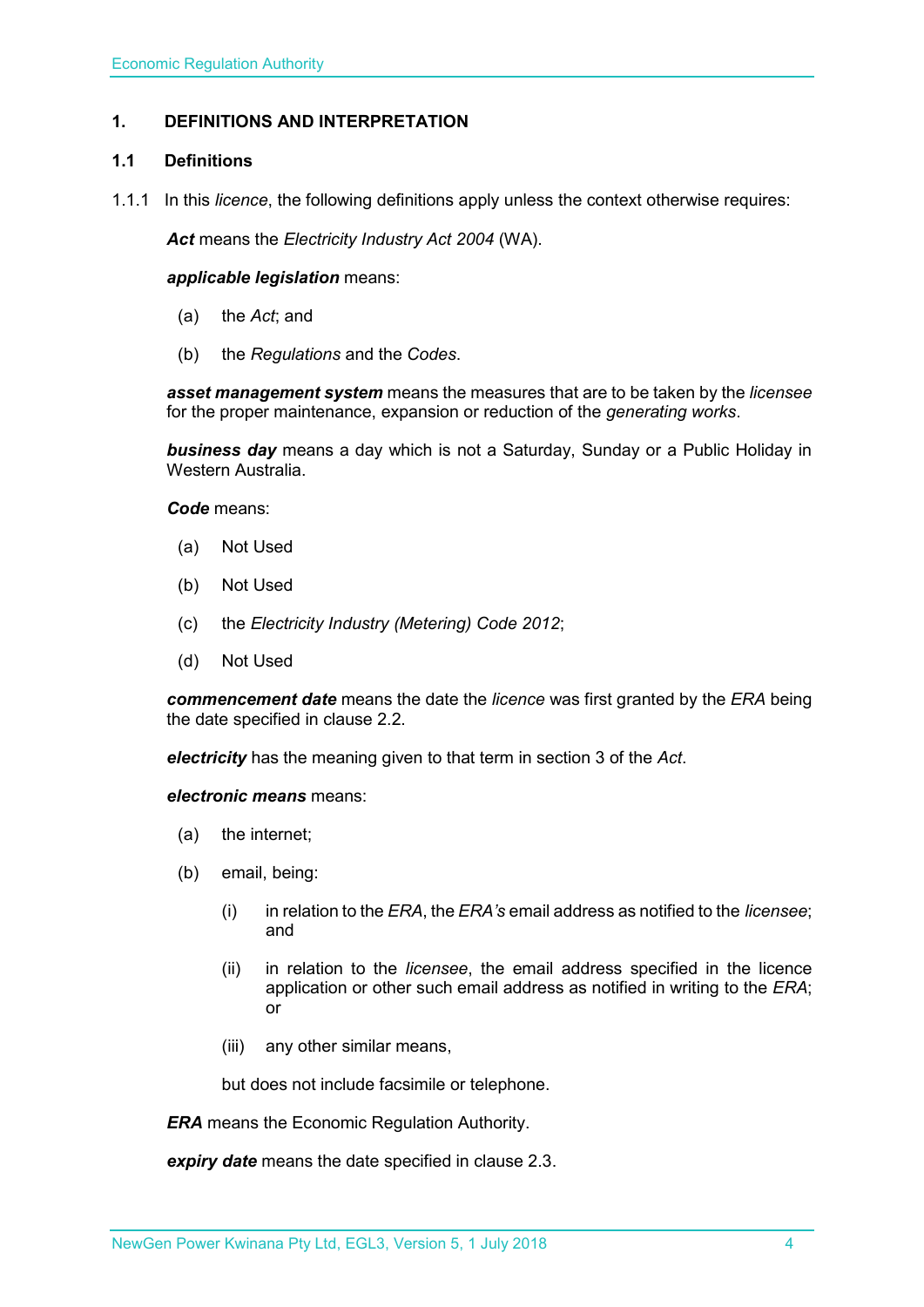*generating works* has the meaning given to that term in section 3 of the *Act.*

*individual performance standards* mean any standards prescribed by the *ERA* for an individual *licensee* pursuant to clause 5.2 of the *licence*.

*licence* means:

- (a) this document (excluding the title page and the second page of this document);
- (b) any Schedules to this document; and
- (c) any individual *performance standards* approved by the *ERA* pursuant to clause 5.2.

*licence area* is the area stated in clause 2.5 of this licence.

*licensee* means NewGen Power Kwinana Pty Ltd, ACN 116 827 546.

*licensee's assets* means the *licensee*'s *distribution system*, *transmission system* or *generating works* (as the case may be).

*notice* means a written notice, agreement, consent, direction, representation, advice, statement or other communication required or given pursuant to, or in connection with, this *licence*.

*operate* has the meaning given to that term in section 3 of the *Act*.

*performance audit* means an audit of the effectiveness of measures taken by the *licensee* to meet the *performance criteria* in this *licence*.

#### *performance criteria* means:

- (a) the terms and conditions of the *licence*; and
- (b) any other relevant matter in connection with the *applicable legislation* that the *ERA* determines should form part of the *performance audit*.

**publish** in relation to a report or information means either:

- (a) posting the report or information on the *licensee's* website; or
- (b) sending the report or information to the *ERA* to be published on the *ERA's* website.

#### *Regulations* means:

- (a) *Economic Regulation Authority (Licensing Funding) Regulations 2014*;
- (b) Not Used
- (c) Not Used
- (d) *Electricity Industry (Licence Conditions) Regulations 2005*;
- (e) Not Used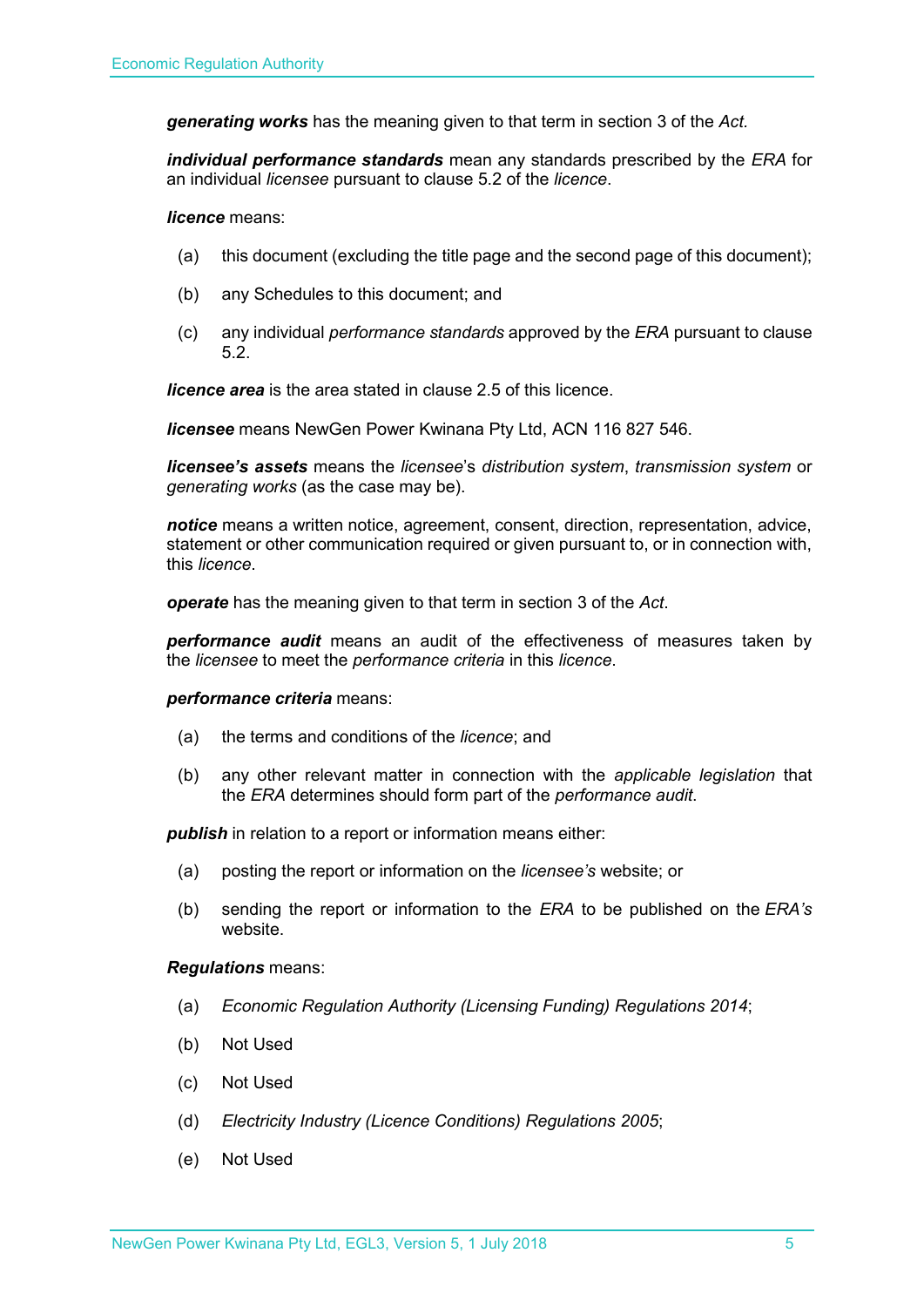(f) Not Used

*related body corporate* has the meaning given to that term in section 50 of the *Corporations Act 2001 (Cwth)*.

*reviewable decision* means a decision by the *ERA* pursuant to:

- (a) clause 3.8.3;
- (b) clause 5.1.5;
- (c) clause 5.1.7;
- (d) clause 5.2.2;
- (e) clause 5.3.2; or
- (f) clause 5.3.4,

of this *licence*.

*version date* means the date on which the *licence* was last amended pursuant to clause 3.1 or clause 3.2.

#### <span id="page-5-0"></span>**1.2 Interpretation**

1.2.1 A reference in this *licence* to any *applicable legislation* includes, unless the context otherwise requires, any statutory modification, amendment, replacement or re-enactment of that *applicable legislation*.

#### <span id="page-5-1"></span>**2. LICENCE AUTHORISATION**

#### <span id="page-5-2"></span>**2.1 Activities authorised under this licence**

2.1.1 The *licensee* is granted a licence for the *licence area* to construct and *operate generating works* or *operate* existing *generating works* in accordance with the terms and conditions of this *licence*.

#### <span id="page-5-3"></span>**2.2 Commencement date**

2.2.1 22 February 2006

#### <span id="page-5-4"></span>**2.3 Expiry date**

2.3.1 21 February 2036

### <span id="page-5-5"></span>**2.4 Term [Section 15 of the Act]**

- 2.4.1 This *licence* commences on the *commencement date* and continues until the earlier of:
	- (a) the cancellation of the *licence* pursuant to clause 3.5 of this *licence*;
	- (b) the surrender of the *licence* pursuant to clause 3.6 of this *licence*; or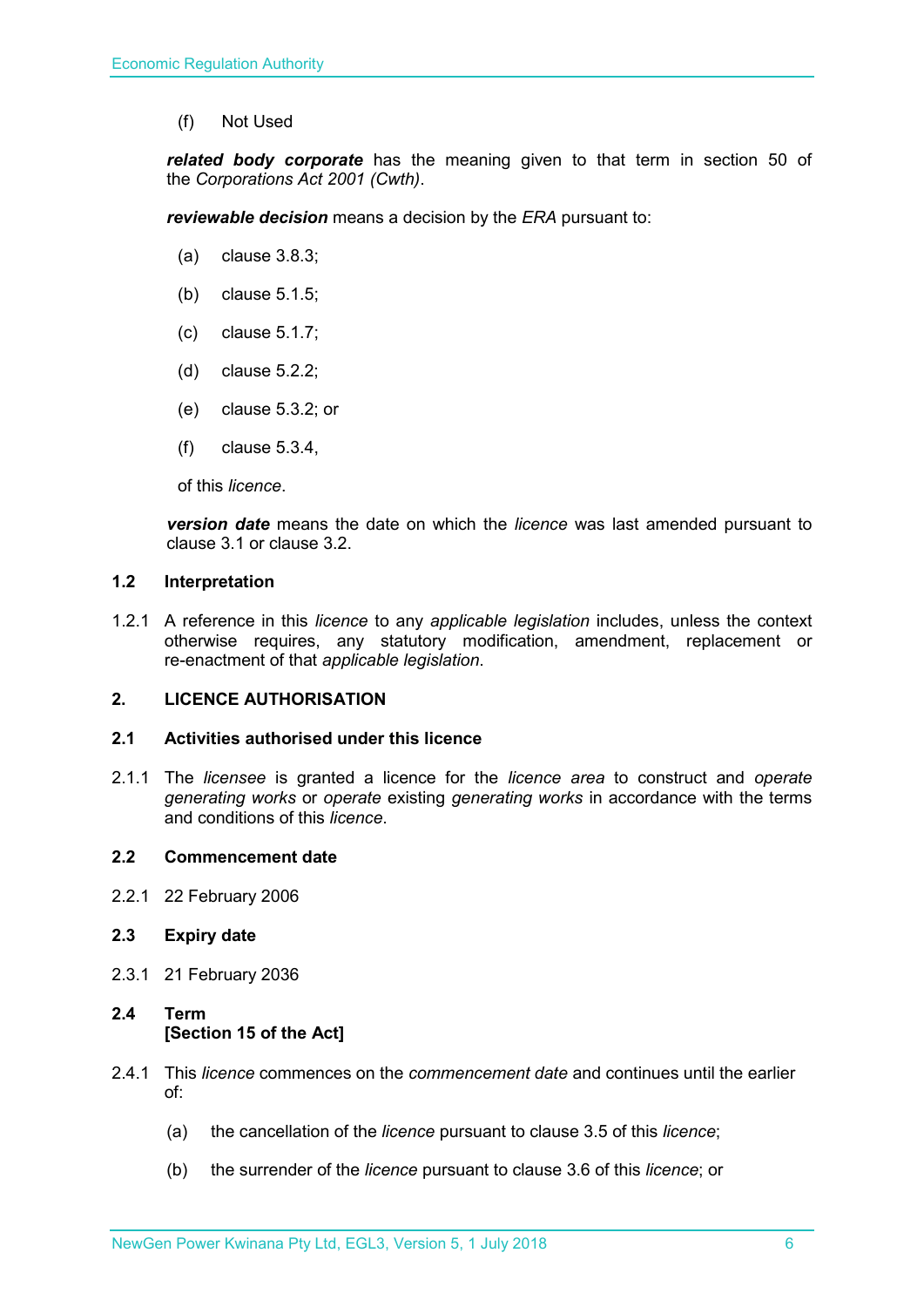(c) the *expiry date*.

#### <span id="page-6-0"></span>**2.5 Licence area**

2.5.1 The *licence area* is set out in plan(s):

ERA-EL-068

2.5.2 The *licence area* plan(s) is provided in Schedule 2.

#### <span id="page-6-1"></span>**3. LICENCE ADMINISTRATION**

- <span id="page-6-2"></span>**3.1 Amendment of licence by the licensee [Section 21 of the Act]**
- 3.1.1 The *licensee* may apply to the *ERA* to amend the *licence* in accordance with the *Act.*

#### <span id="page-6-3"></span>**3.2 Amendment of licence by the ERA [Section 22 of the Act]**

- 3.2.1 Subject to any *applicable legislation*, the *ERA* may amend the *licence* at any time in accordance with this clause.
- 3.2.2 Before amending the *licence* under clause 3.2.1, the *ERA* must:
	- (a) provide the *licensee* with written *notice* of the proposed amendments under consideration by the *ERA*;
	- (b) allow 15 *business days* for the *licensee* to make submissions on the proposed amendments; and
	- (c) take into consideration those submissions.
- 3.2.3 This clause also applies to the substitution of the existing *licence*.
- 3.2.4 For avoidance of doubt, the *licensee* will not have to pay a fee for amendments under clause 3.2.1.

#### <span id="page-6-4"></span>**3.3 Transfer of licence [Section 18 of the Act]**

3.3.1 This *licence* may be transferred only in accordance with the *Act.*

#### <span id="page-6-5"></span>**3.4 Renewal of licence [Section 16 of the Act]**

3.4.1 This *licence* may be renewed only in accordance with the *Act*.

#### <span id="page-6-6"></span>**3.5 Cancellation of licence [Section 35 of the Act]**

3.5.1 This *licence* may be cancelled only in accordance with the *Act*.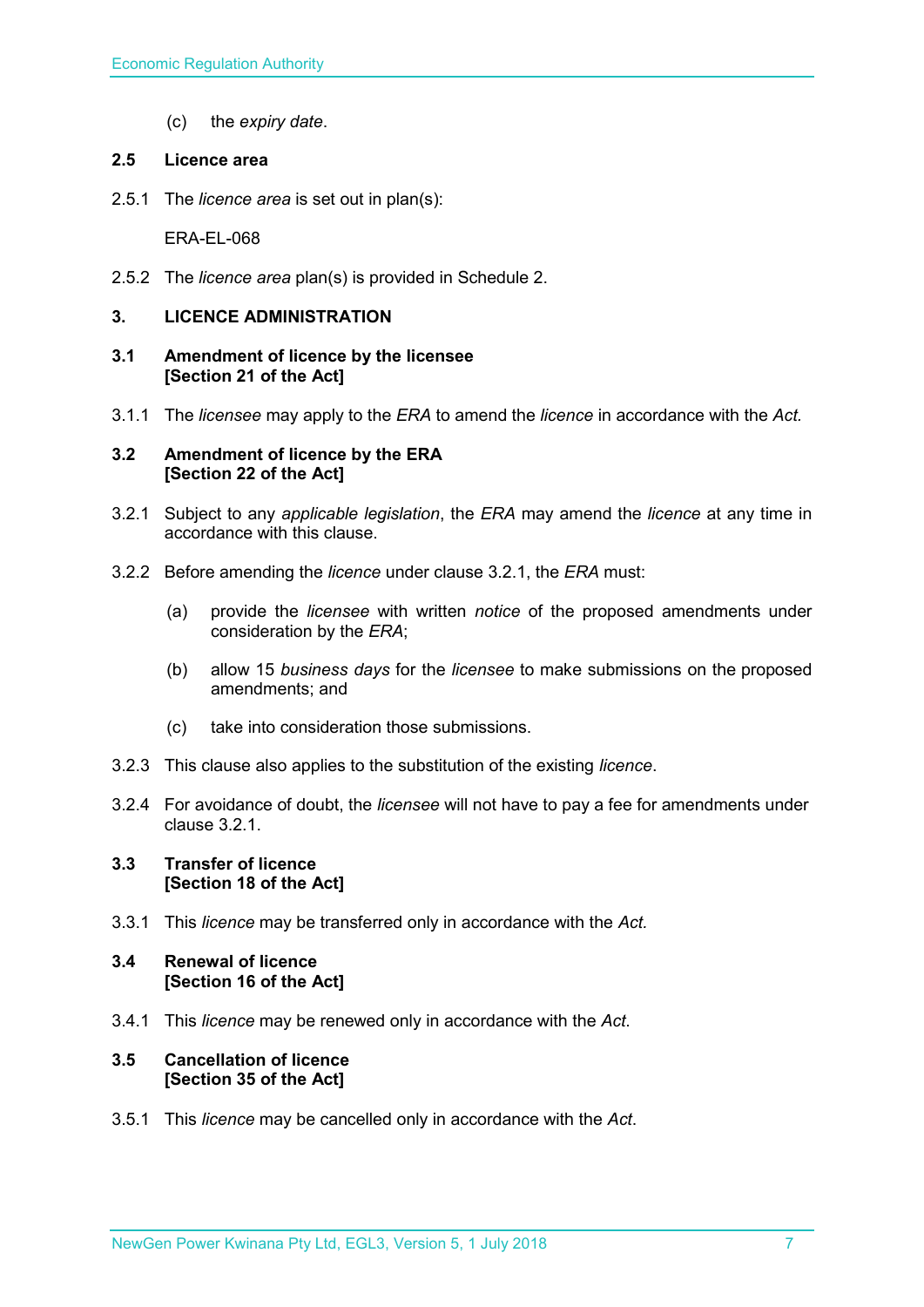#### <span id="page-7-0"></span>**3.6 Surrender of licence [Schedule 1 of the Act]**

- 3.6.1 The *licensee* may only surrender the *licence* pursuant to this clause 3.6.
- 3.6.2 If the *licensee* intends to surrender the *licence* the *licensee* must, by *notice* in writing to the *ERA*:
	- (a) set out the date that the *licensee* wishes the surrender of the *licence* to be effective; and
	- (b) set out the reasons why the *licensee* wishes to surrender the *licence*, including the reasons why it would not be contrary to the public interest for the surrender of the *licence* to be effective on the date set out in the *notice*.
- 3.6.3 Upon receipt of the *notice* from the *licensee* pursuant to clause 3.6.2, the *ERA* will publish the *notice*.
- 3.6.4 Notwithstanding clause 3.6.2, the surrender of the *licence* will only take effect on the later of the day that:
	- (a) the *ERA* publishes a *notice* of the surrender in the Western Australian Government Gazette, such date to be at the discretion of the *ERA*; and
	- (b) the *licensee* hands back the *licence* to the *ERA*.
- 3.6.5 The *licensee* will not be entitled to a refund of any fees by the *ERA*.

#### <span id="page-7-1"></span>**3.7 Notices**

- 3.7.1 Unless otherwise specified, all *notices* must be in writing.
- 3.7.2 A *notice* will be regarded as having been sent and received:
	- (a) when delivered in person to the addressee; or
	- (b) three *business days* after the date of posting if the *notice* is posted in Western Australia; or
	- (c) five *business days* after the date of posting if the *notice* is posted outside Western Australia; or
	- (d) if sent by facsimile when, according to the sender's transmission report, the *notice* has been successfully received by the addressee; or
	- (e) if sent by *electronic means* when, according to the sender's electronic record, the *notice* has been successfully sent to the addressee.

#### <span id="page-7-2"></span>**3.8 Publishing information**

3.8.1 The *ERA* may direct the *licensee* to *publish*, within a specified timeframe, any information it considers relevant in connection with the *licensee* or the performance by the *licensee* of its obligations under this *licence*.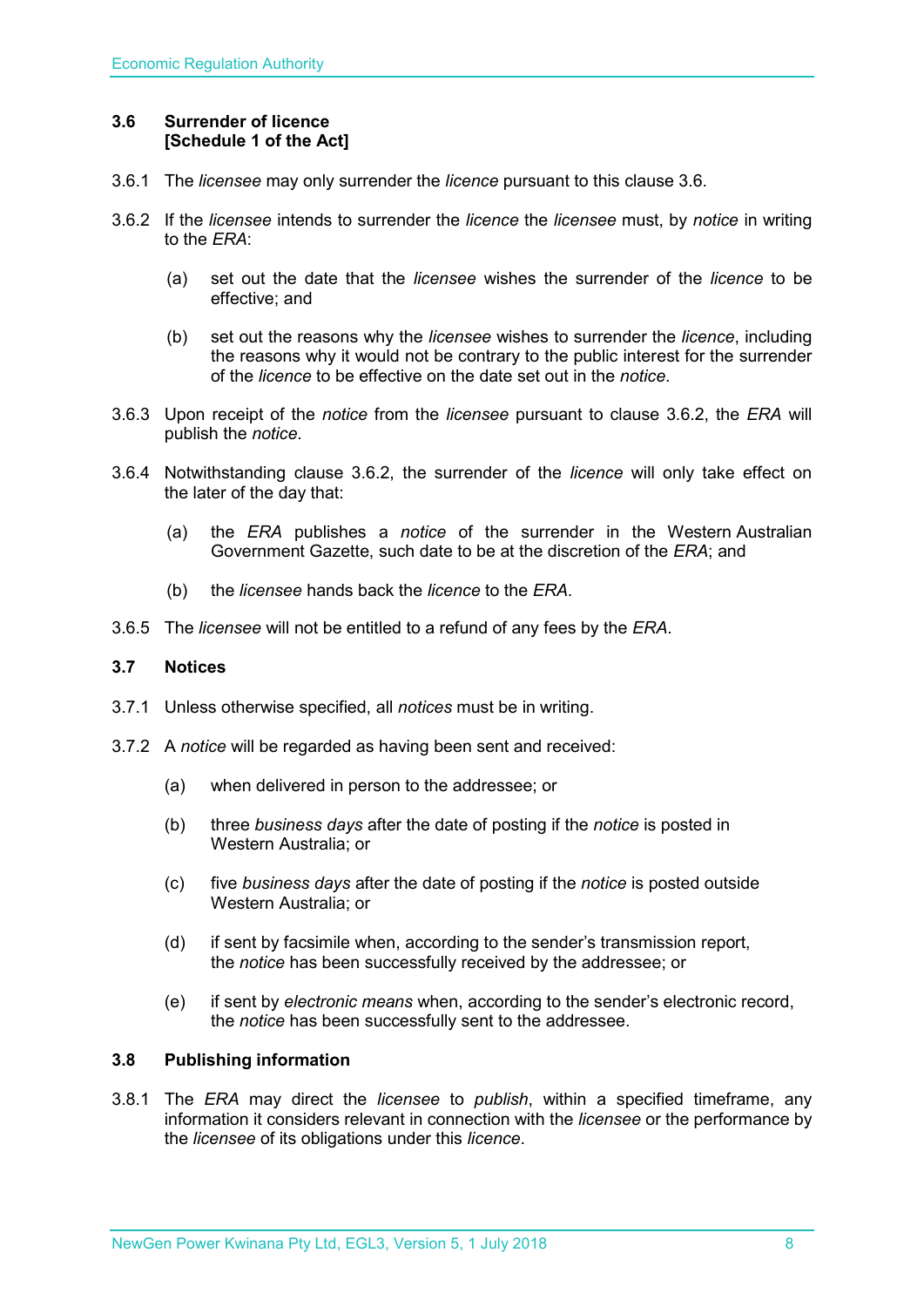- 3.8.2 Subject to clause 3.8.3, the *licensee* must *publish* the information referred to in clause 3.8.1.
- 3.8.3 If the *licensee* considers that the information is confidential it must:
	- (a) immediately notify the *ERA*; and
	- (b) seek a review of the *ERA's* decision in accordance with clause 3.9.
- 3.8.4 Once it has reviewed the decision, the *ERA* will direct the *licensee* in accordance with the review to:
	- (a) *publish* the information;
	- (b) *publish* the information with the confidential information removed or modified; or
	- (c) not *publish* the information.

#### <span id="page-8-0"></span>**3.9 Review of the ERA's decisions**

- 3.9.1 The *licensee* may seek a review of a *reviewable decision* by the *ERA* pursuant to this *licence* in accordance with the following procedure:
	- (a) the *licensee* shall make a submission on the subject of the *reviewable decision* within 10 *business days* (or other period as approved by the *ERA*) of the decision; and
	- (b) the *ERA* will consider the submission and provide the *licensee* with a written response within 20 *business days*.
- 3.9.2 For avoidance of doubt, this clause does not apply to a decision of the *ERA* pursuant to the *Act*, nor does it restrict the *licensee's* right to have a decision of the *ERA* reviewed in accordance with the *Act*.

#### <span id="page-8-1"></span>**4. GENERAL LICENCE OBLIGATIONS**

#### <span id="page-8-2"></span>**4.1 Compliance with applicable legislation**

4.1.1 Subject to any modifications or exemptions granted pursuant to the *Act*, the *licensee* must comply with any *applicable legislation*.

#### <span id="page-8-3"></span>**4.2 Fees**

4.2.1 The *licensee* must pay the applicable fees and charges in accordance with the *Regulations*.

#### <span id="page-8-4"></span>**4.3 Accounting records [Schedule 1 of the Act]**

4.3.1 The *licensee* and any *related body corporate* must maintain accounting records that comply with standards issued by the Australian Accounting Standards Board or equivalent International Accounting Standards.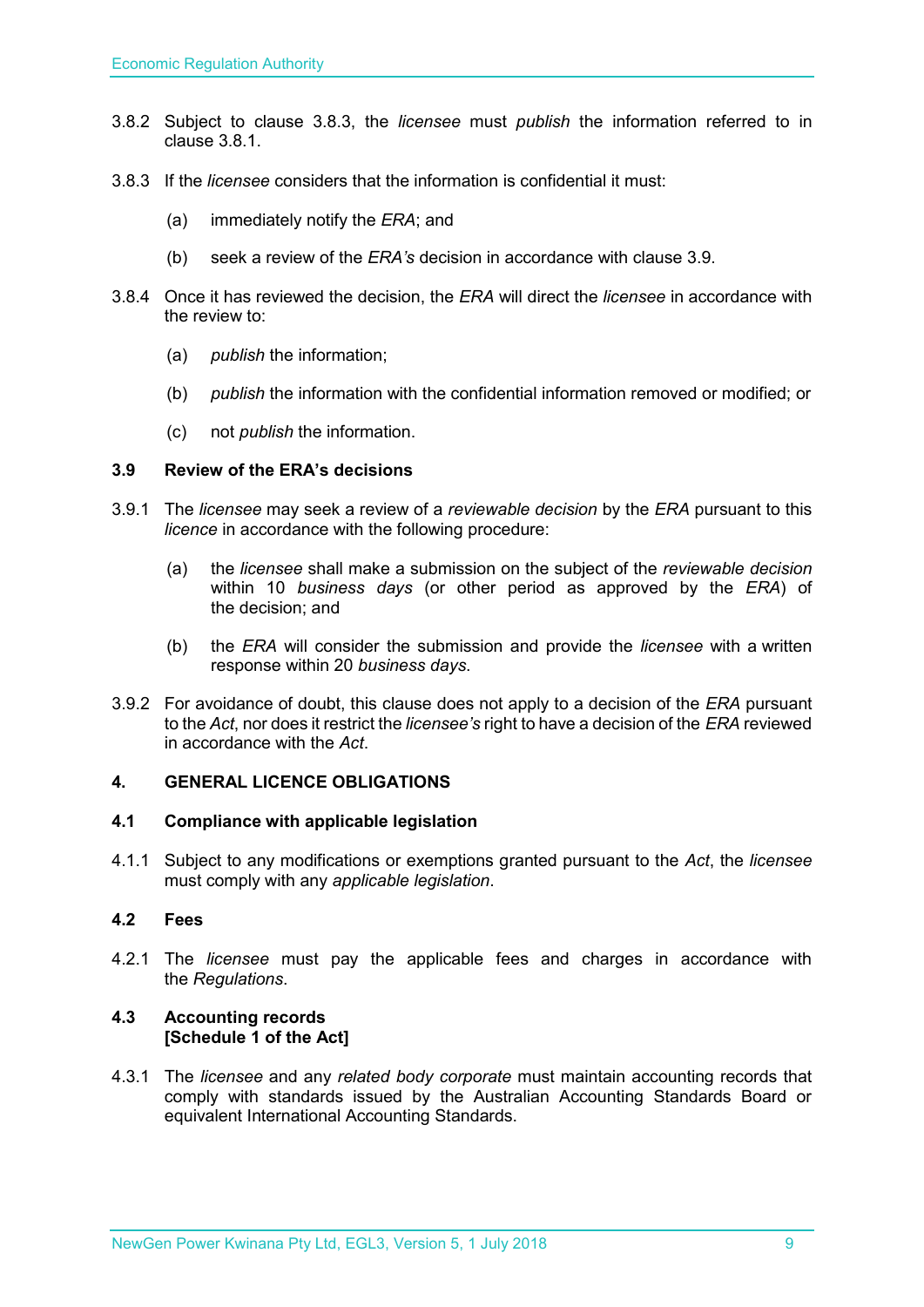#### <span id="page-9-0"></span>**4.4 Reporting a change in circumstances**

- 4.4.1 The *licensee* must report to the *ERA*:
	- (a) if the *licensee* is under external administration as defined by the *Corporations Act 2001 (Cwth)* within 2 *business days* of such external administration occurring; or
	- (b) if the *licensee*:
		- (i) experiences a change in the *licensee's* corporate, financial or technical circumstances upon which this *licence* was granted; and
		- (ii) the change may materially affect the *licensee's* ability to perform its obligations under this *licence*,

within 10 *business days* of the change occurring; or

- (c) if the:
	- (i) *licensee's* name;
	- (ii) *licensee's* ABN; or
	- (iii) *licensee's* address,

changes, within 10 *business days* of the change occurring.

#### <span id="page-9-1"></span>**4.5 Provision of information [Schedule 1 of the Act]**

4.5.1 The *licensee* must provide to the *ERA*, in the manner and form described by the *ERA*, specified information on any matter relevant to the operation or enforcement of the *licence*, the operation of the licensing scheme provided for in Part 2 of the *Act*, or the performance of the *ERA's* functions under that Part.

#### <span id="page-9-2"></span>**5. AUDITS AND PERFORMANCE REPORTING OBLIGATIONS**

#### <span id="page-9-3"></span>**5.1 Asset management system [Section 14 of the Act]**

- 5.1.1 The *licensee* must provide for an *asset management system* in respect of the *licensee's assets*.
- 5.1.2 The *licensee* must notify the *ERA* of the details of the *asset management system* within five *business days* from the later of:
	- (a) the *commencement date*; and
	- (b) the completion of construction of the *licensee's assets*.
- 5.1.3 The *licensee* must notify the *ERA* of any substantial change to the *asset management system* within ten *business days* of such change.
- 5.1.4 The *licensee* must provide the *ERA* with a report by an independent expert, acceptable to the *ERA*, as to the effectiveness of the *asset management system* not less than once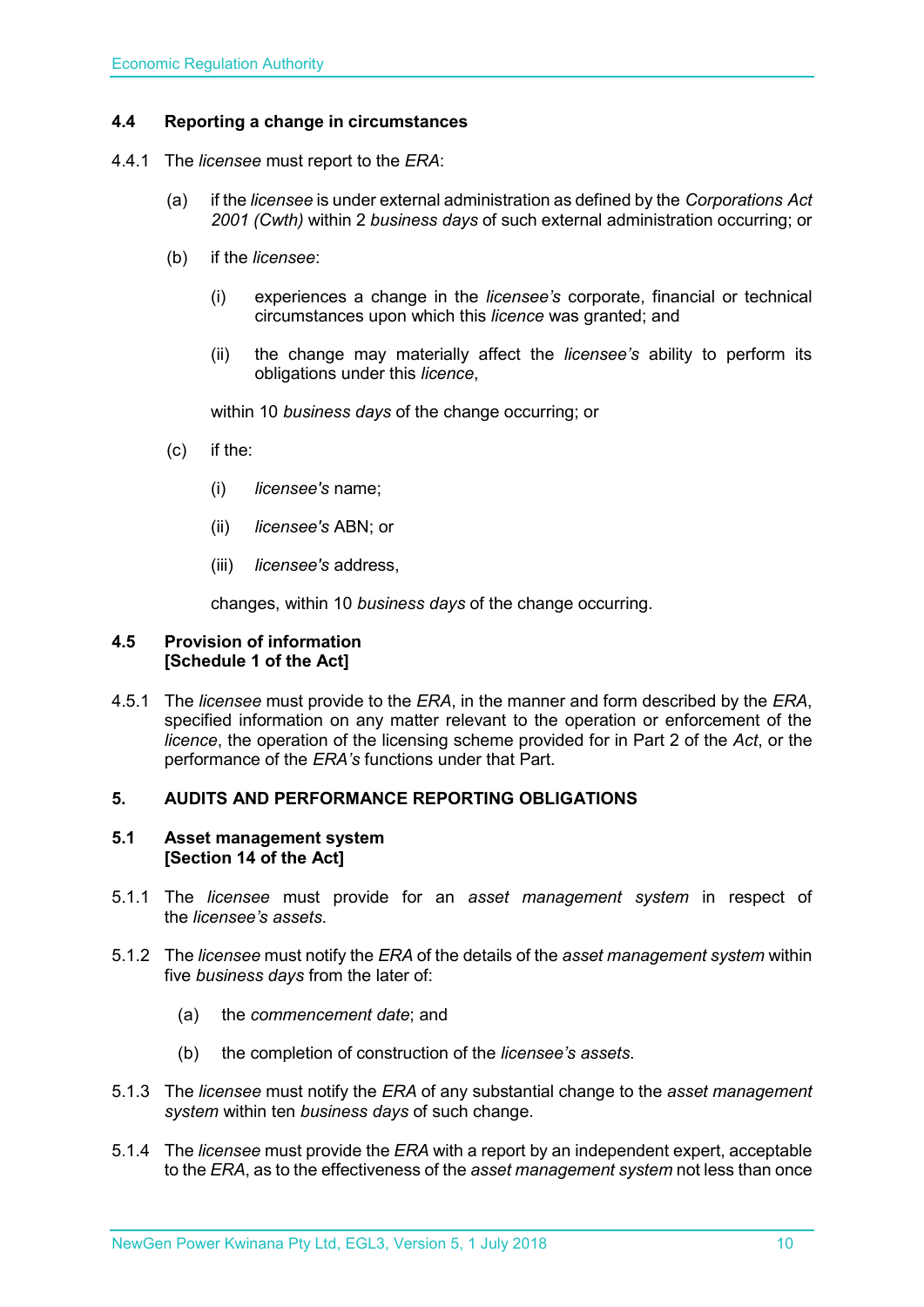in every period of 24 months calculated from the *commencement date (*or any longer period that the *ERA* allows by *notice* in writing).

- 5.1.5 The *licensee* must comply, and must require the *licensee's* expert to comply, with the *ERA's* standard audit guidelines.
- 5.1.6 The *licensee* may seek a review of any of the requirements of the *ERA*'s standard audit guidelines dealing with the *asset management system* in accordance with clause 3.9.
- 5.1.7 The review of the *asset management system* must be conducted by an independent expert approved by the *ERA*. If the *licensee* fails to nominate an independent expert within one month of the date that the review of the *asset management system* was due, or the independent expert nominated by the *licensee* is rejected on two successive occasions by the *ERA*, the *ERA* may choose an independent expert to conduct the review of the *asset management system*.

#### <span id="page-10-0"></span>**5.2 Individual performance standards**

- 5.2.1 Performance standards are contained in *applicable legislation*.
- 5.2.2 The *ERA* may prescribe *individual performance standards* applying to the *licensee* in respect of the *licensee's* obligations under this *licence* or the *applicable legislation*.
- 5.2.3 Before approving any *individual performance standards* under this clause, the *ERA* will:
	- (a) provide the *licensee* with a copy of the proposed *individual performance standards*;
	- (b) allow 15 *business days* for the *licensee* to make submissions on the proposed *individual performance standards*; and
	- (c) take into consideration those submissions.
- 5.2.4 Once approved by the *ERA*, the *individual performance standards* are included as additional terms and conditions to this *licence*.

#### <span id="page-10-1"></span>**5.3 Performance audit [Section 13 of the Act]**

- 5.3.1 The *licensee* must, unless otherwise notified in writing by the *ERA*, provide the *ERA* with a *performance audit* within 24 months after the *commencement date*, and every 24 months thereafter.
- 5.3.2 The *licensee* must comply, and must require the *licensee's* auditor to comply, with the *ERA's* standard audit guidelines.
- 5.3.3 The *licensee* may seek a review of any of the requirements of the *ERA*'s standard audit guidelines in accordance with clause 3.9.
- 5.3.4 The *performance audit* must be conducted by an independent auditor approved by the *ERA*. If the *licensee* fails to nominate an auditor within one month of the date that the *performance audit* was due, or the auditor nominated by the *licensee* is rejected on two successive occasions by the *ERA*, the *ERA* may choose an independent auditor to conduct the *performance audit*.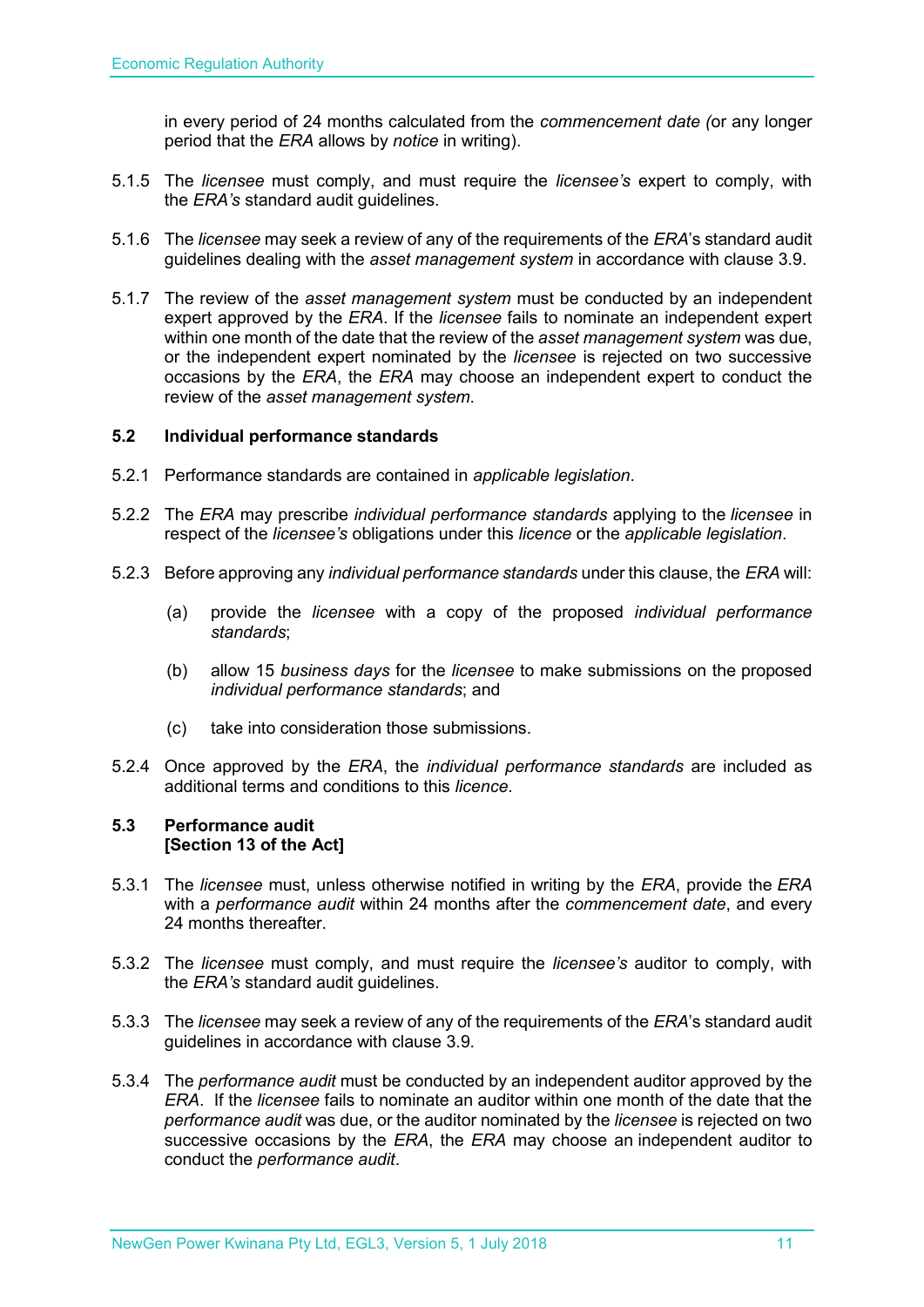## <span id="page-11-0"></span>**Schedule 1 – Additional Licence Clauses**

# **(Not Used)**

NewGen Power Kwinana Pty Ltd, EGL3, Version 5, 1 July 2018 12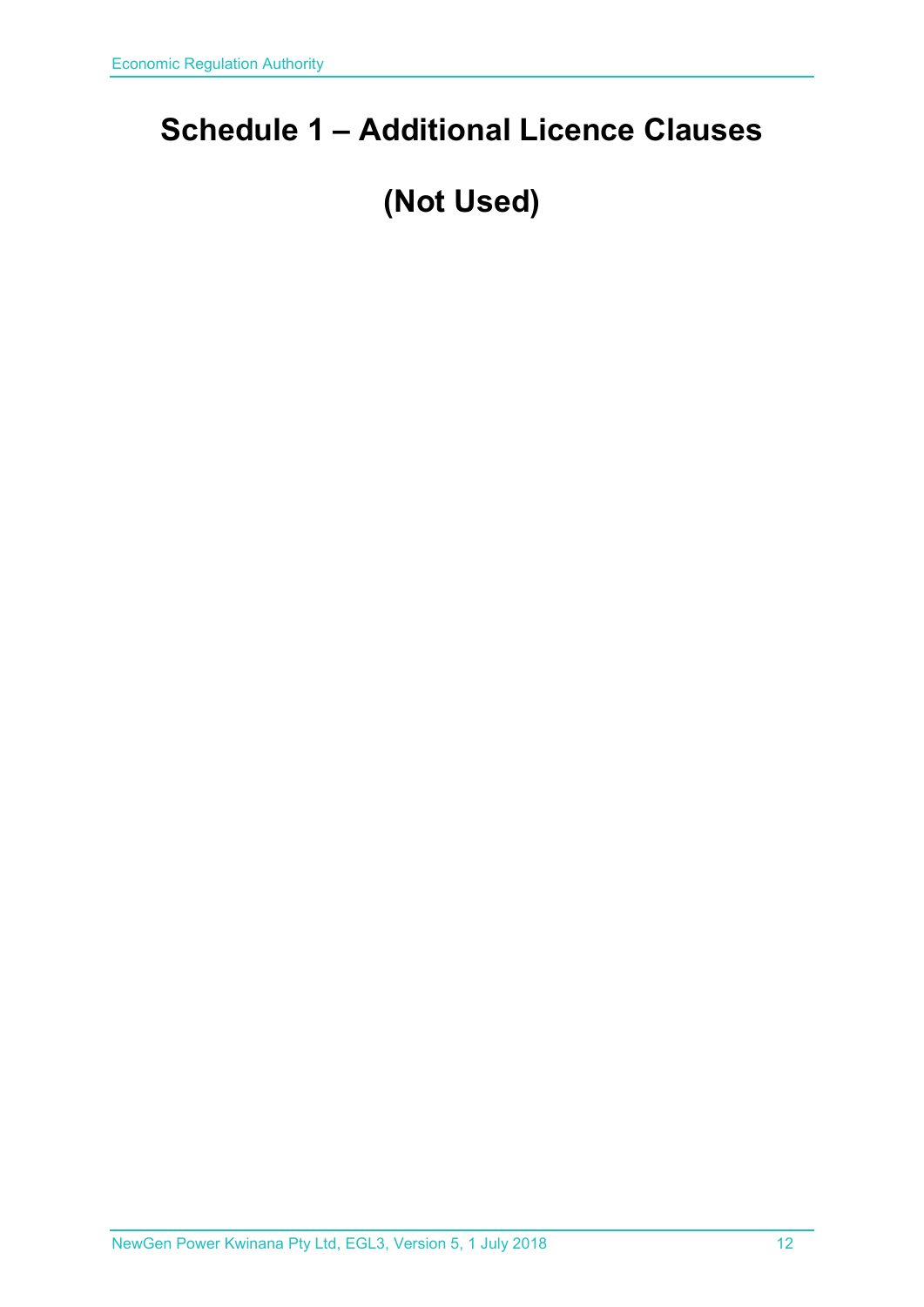## <span id="page-12-0"></span>**Schedule 2 – Licence Area Plans**